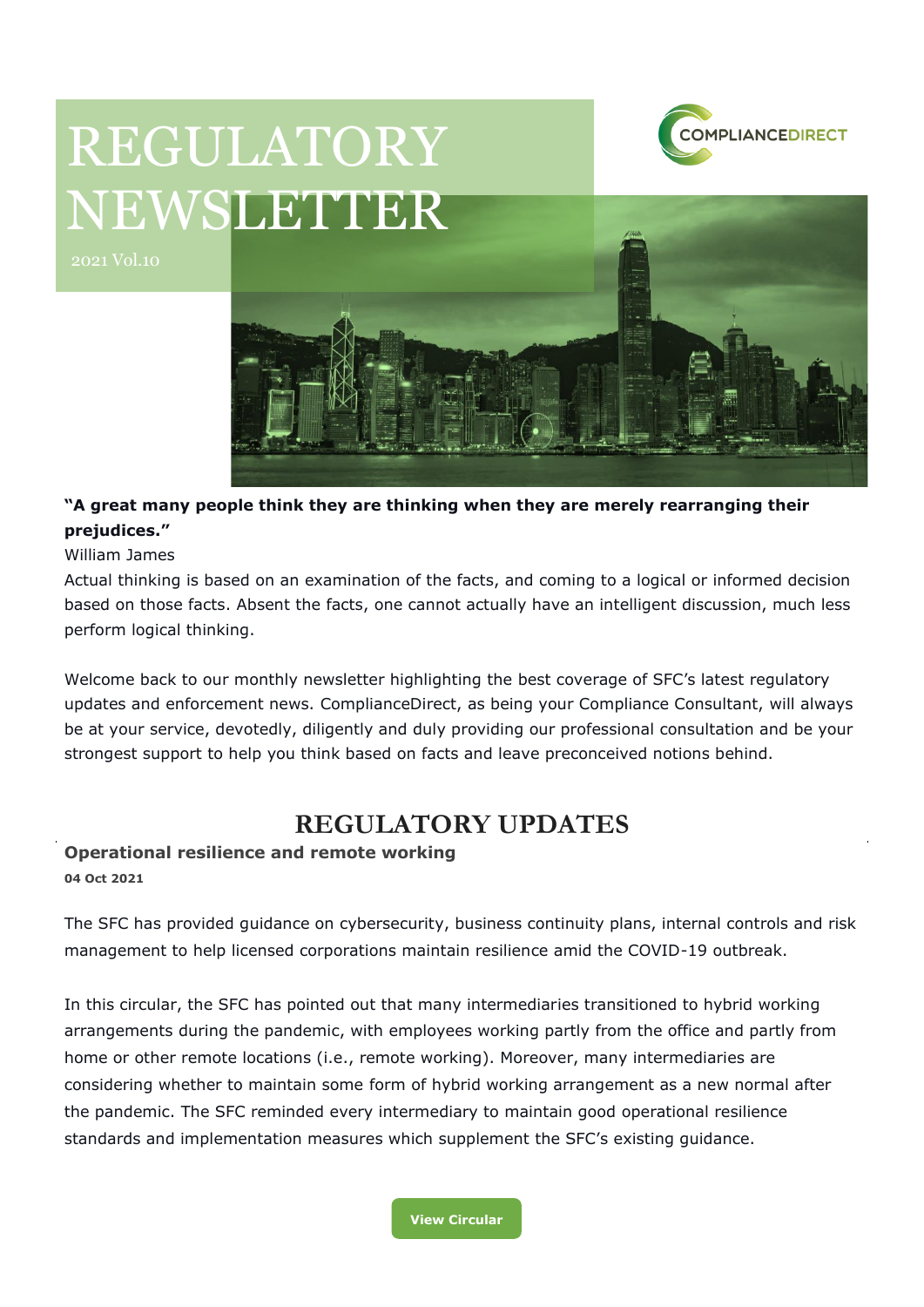# **Distribution of insurance-linked securities and related products**

**11 Oct 2021**

The HKMA and the SFC remind intermediaries to observe the requirements governing selling practices, including the suitability obligations and requirements for complex products, under the Code of Conduct when they distribute insurance-linked securities ("ILS") and related products.

Intermediaries are reminded to appropriately identify the target investors of ILS and related products by taking into account any selling restrictions on ILS issued in Hong Kong and outside Hong Kong as well as the structure and risks of these products. In addition to their high-risk factors, ILS and related products are considered as complex products. Intermediaries are reminded to comply with the suitability obligations and requirements for complex products where applicable when distributing ILS and related products.

In brief, intermediaries should:

a) Conduct product due diligence;

b) To ensure the risk return profile of the product matches with the financial circumstances and risk profiling of the clients;

- c) Provide clients with sufficient and accurate information about the product;
- d) Provide client with warning statements;
- e) Provide staff training on the products they distribute.

**[View Circular](https://apps.sfc.hk/edistributionWeb/gateway/EN/circular/suitability/doc?refNo=21EC42)**

# **Proposed updates to the Technical Specifications for OTC Derivatives Trade Reporting 11 Oct 2021**

The SFC and the HKMA has issued a Circular in June on the proposed updates to the Administration and Interface Development Guide ("AIDG") under the OTC derivatives reporting regime.

The key proposed updates to the technical specifications are as followed:

i) mandating the supporting field value of "Proprietary rates" under the data fields "Floating Rate Index" and "Floating Rate Option";

ii) making available the data field "Global Unique Transaction Identifier" (Global UTI) and related data fields in anticipation of the global implementation of UTI;

iii) mandating the reporting of product types under the data field "Special Terms" for products specified in the Supplementary Reporting Instructions (SRI);

iv) enhancing the Equity templates to address market feedback and to cater to regulatory needs.

The SFC has set out in more details on the proposed updates.

For iii) date field "Special Terms", the full list of the product scope is now updated and attached in this circular. Moreover, the implementation of the data field "Special Terms" has been postponed to December 2022.

For iv) enhancement of data fields in the Equity templates, The SFC and HKMA noted that harmonization and alignment in data fields and in implementation with other major jurisdictions and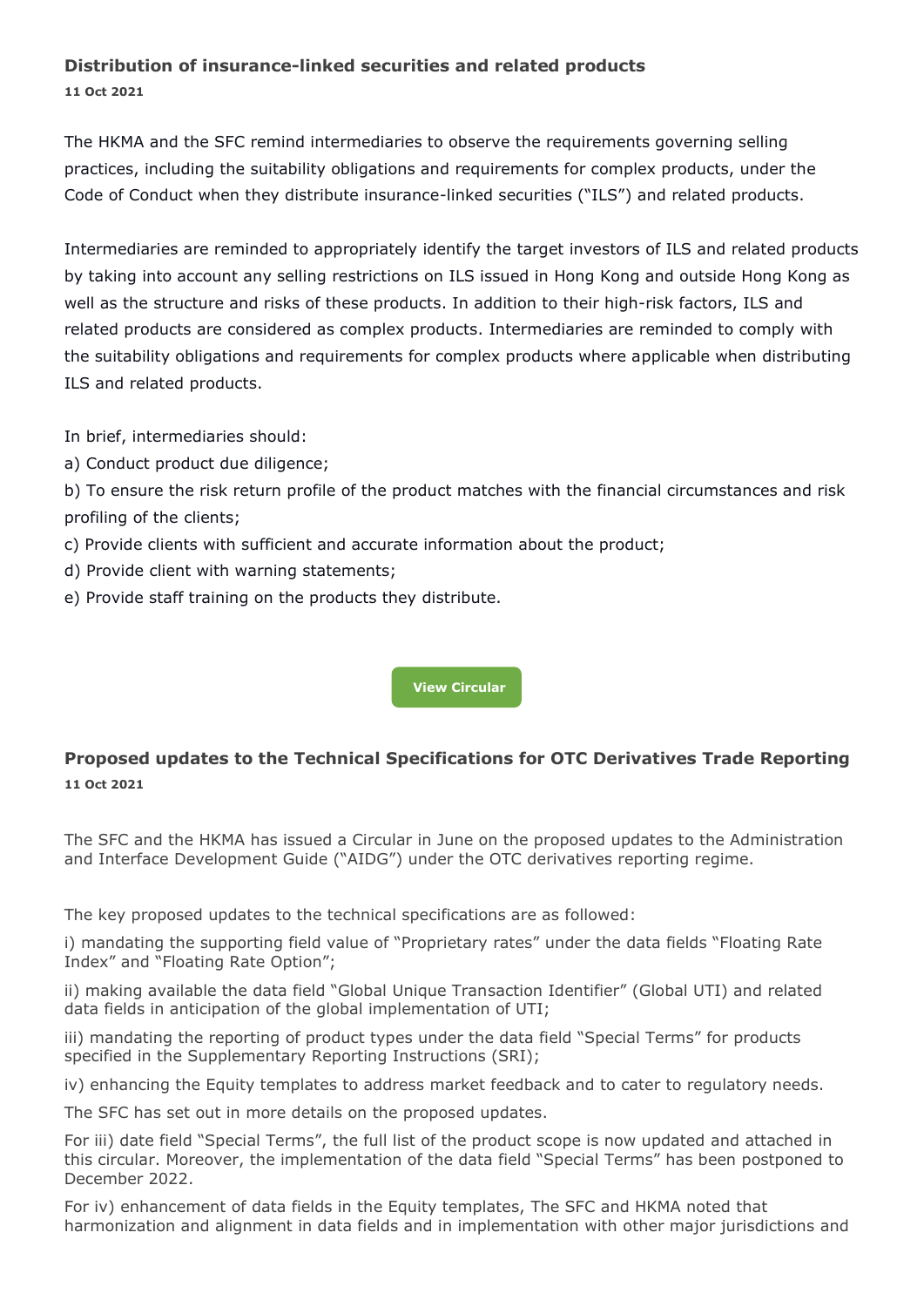with the CDE Technical Guidance are important. As such, for all of the proposed data fields for the Equity templates which are currently not required by the reporting regimes in other major jurisdictions, the regulators will not mandate them at this stage.

The SFC and HKMA will continue to actively engage market participants to clarify issues and answer questions that they may have during the implementation period.



# **Reminder of business continuity planning in view of Covid-19 Vaccination Programme**

#### **28 Oct 2021**

In that circular, the SFC urged licensed corporations to review their business continuity plan (BCP) and encourage staff performing critical functions to get vaccinated. The SFC also urged licensed corporations to consider suitable arrangements for unvaccinated critical staff to undergo periodic COVID-19 testing.

In view of the HKSAR Government's vaccination-in-lieu of regular testing arrangement to require all civil servants to get vaccinated, licensed corporations are urged to adopt a similar arrangement and strongly encourage all of their staff who are medically fit to do so to get vaccinated by 30 November 2021 or to undergo effective testing for COVID-19 every two weeks.

**[View Circular](https://apps.sfc.hk/edistributionWeb/gateway/EN/circular/intermediaries/supervision/doc?refNo=21EC45)**

### **Findings of concurrent SFC-HKMA thematic review of spread charges and other practices**

#### **29 Oct 2021**

This circular shares some key observations noted from a concurrent thematic review conducted in 2020/21 by the SFC and the HKMA. Please see the findings in brief below:

#### Disclosure of transaction-related information

#### a) Trading Capacity

It was noted that an LC failed to disclose the capacity in which it acted for its clients prior to or at the point of entering into transactions in fixed income securities and structured products.

b) Affiliations with product issuers and independence.

It was noted that some LCs which transacted in non-exchange-traded products (e.g. bonds and funds) issued by its group affiliates to disclose their affiliation with product issuers.

#### c) Monetary benefits

It was noted in a case that an LC disclosed the trailer fees receivable from fund houses to its clients in an email prior to or at the point of entering into a transaction. However, the LC only provided a uniform disclosure of the maximum percentage of the trailer fees receivable based on all the funds on its distribution list. It failed to make specific disclosures of the maximum percentage of the trailer fees receivable for particular fund on a transaction basis.

Internal control and management supervision over order handling and spread charges

a) It was noted that an LC represented that it would not retain any benefits from price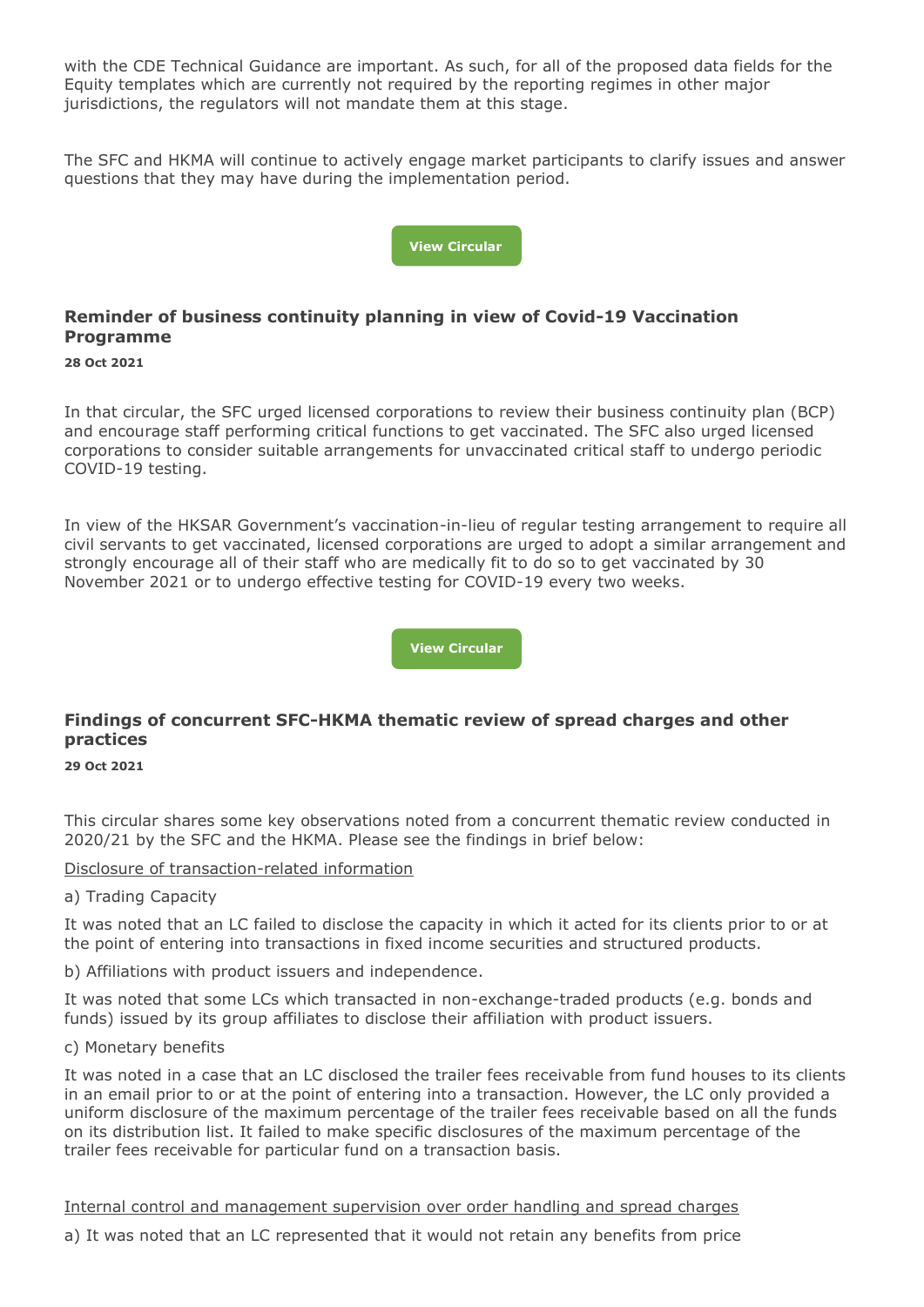improvements. However, it did not have written policies to clearly communicate this practice to its staff or any pre-trade controls or post trade surveillance reviews for checking whether benefits were passed on to the clients.

b) Some LC did not inform its clients that it might retain the benefits from price improvements.

**[View Circular](https://apps.sfc.hk/edistributionWeb/gateway/EN/circular/suitability/doc?refNo=21EC48)**

# **ENFORCEMENT NEWS**

## **SFC issues Restriction Notice to HF Asset Management Limited**

#### **7 Oct 2021**

The SFC has issued a restriction notice to HF Asset Management Limited ("HFAM") and prohibits HFAM, without prior written consent from the SFC, from carrying on any business, whether directly or through agents, which constitutes regulated activities.

The restriction notice is issued based on doubts over HFAM's reliability, integrity and ability to carry on regulated activities competently, honestly, and fairly, and hence, its fitness and properness to remain licensed.

## **Two former senior executives of Convoy Global jailed for conspiracy to defraud**

#### **16 Oct 2021**

Two former executive directors of Convoy Global Holdings Limited and two co-defendants were today jailed between four and seven months at the District Court after conviction of conspiracy to defraud the company.

The case arose from a corporate fraud and misconduct complaint which led to a search operation conducted by the Securities and Futures Commission (SFC) in June 2017 and a subsequent large-scale joint operation of the SFC and the Independent Commission Against Corruption (ICAC) conducted in December 2017. Crucial evidence was secured in the operations which resulted in the charges of the four by the ICAC.

**[View News](https://apps.sfc.hk/edistributionWeb/gateway/EN/news-and-announcements/news/doc?refNo=21PR98) [View News](https://apps.sfc.hk/edistributionWeb/gateway/EN/news-and-announcements/news/doc?refNo=21PR102)**

**SFC reprimands and fines Ample Capital Limited \$5.5 million and suspends its responsible officer for IPO sponsor failures**

**SFAT affirms SFC decision to reprimand and fine Yi Shun Da Capital Limited for sponsor failures**

**18 Oct 2021**

The SFC has reprimanded and fined Ample Capital Limited (ACL) \$5.5 million for failing to discharge its duties as the sponsor in the listing application of COCCI International Limited (COCCI) between 2016 and 2017.

#### **19 Oct 2021**

The SFC has reprimanded and fined Yi Shun Da Capital Limited ("YSD Capital") \$3 million for failing to discharge its duties as the sponsor in the listing application of Imperial Sierra Group Holdings Limited ("Imperial Sierra") in 2017.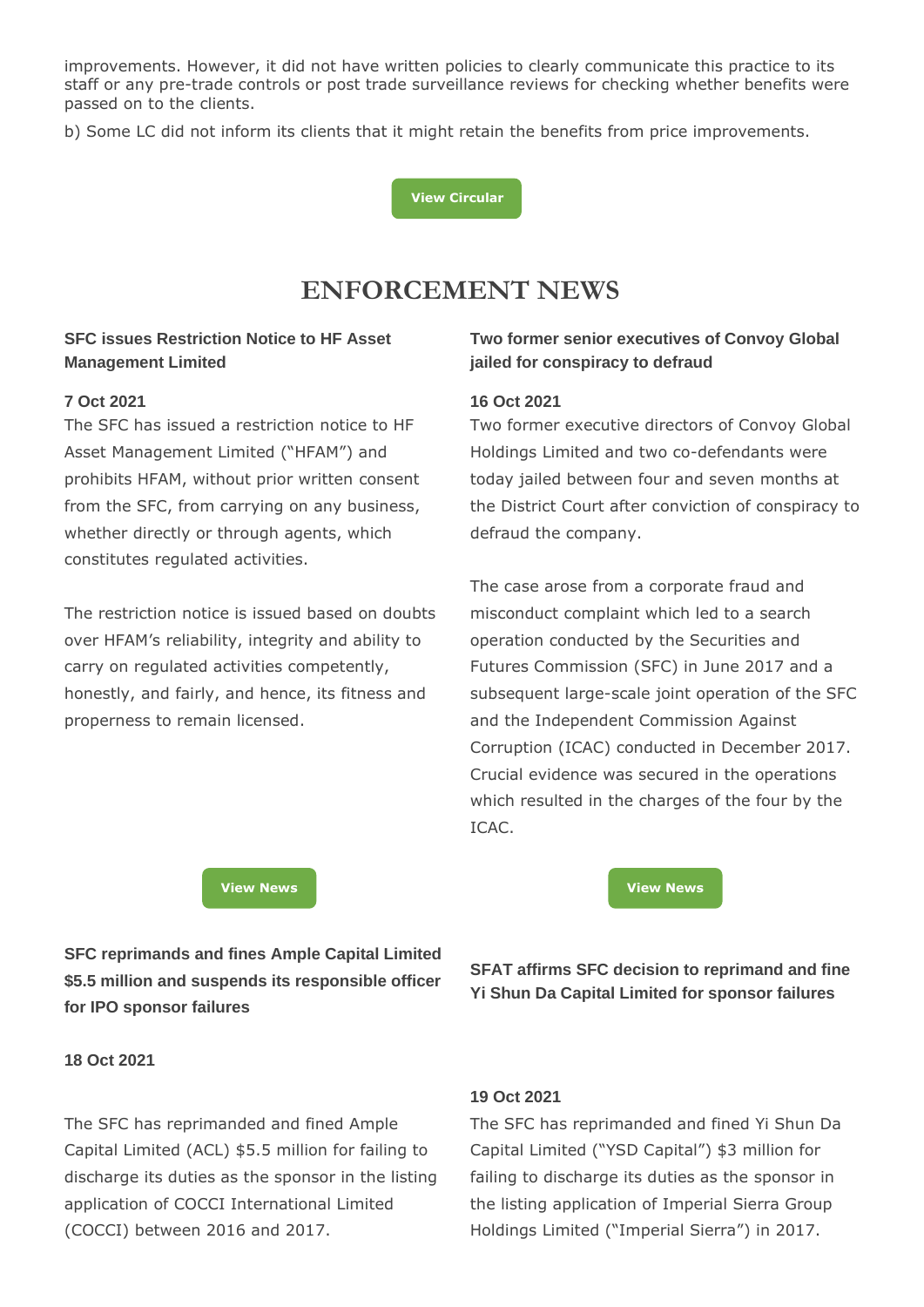The disciplinary action followed the SFC's investigation which found that ACL failed to: a) conduct adequate due diligence on suspicious cash settlement received by COCCI and keep proper records of its due diligence work; b) ascertain the background and independence of a major wholesale distributor of COCCI and its associates;

c) critically assess the reliability of the shipping documents provided to it by COCCI.

The SFC found that YSD Capital had failed to perform all reasonable due diligence on Imperial Sierra before submitting the listing application and to ensure that all material information obtained was included in the Application Proof and that the information was accurate and substantially complete.

YSD Capital's failings related to:

a) Failure to perform all reasonable due diligence on Third party payments, loan and investment arrangements and suspicious transactions. b) Incomplete disclosure in the Application Proof

**[View News](https://apps.sfc.hk/edistributionWeb/gateway/EN/news-and-announcements/news/doc?refNo=21PR103) [View News](https://apps.sfc.hk/edistributionWeb/gateway/EN/news-and-announcements/news/doc?refNo=21PR104)**

**Court upholds conviction of Law Sai Hung over** 

# **SFC bans Lau Tin Yau for life**

#### **26 Oct 2021**

The SFC has banned Lau Tin Yau, a former relationship manager of Standard Chartered Bank (Hong Kong) Limited (SCBHK) and former execution dealer of UOB Kay Hian (Hong Kong) Limited (UOB) and UOB Kay Hian Futures (Hong Kong) Limited (UOB Futures), from re-entering the industry for life.

The Court found Lau, who was responsible for soliciting new customers and promoting investment products for SCBHK at the material time, guilty of offering a total of \$1,000 to a colleague as reward for opening two customer accounts.

The Court also found Lau guilty of providing false and misleading information to the SFC and failing to make report to the SFC of reportable events.

# **25 Oct 2021**

**unlicensed activities** 

The Court of First Instance has dismissed the appeal of Law Sai Hung, a director of Brilliance Capital Management Limited (BCML), against his conviction over unlicensed activities.

The Eastern Magistrates' Court has convicted Law, in his capacity as an officer of BCML, for having aided, abetted, counselled, procured, induced BCML, an unlicensed entity, in holding itself out to a company as carrying on a business in advising on corporate finance or that the offence by BCML was committed with the consent, connivance of or was attributable to the recklessness of Law. Law was sentenced to a fine and was ordered to pay the SFC's investigation costs.

**[View News](https://apps.sfc.hk/edistributionWeb/gateway/EN/news-and-announcements/news/doc?refNo=21PR106) [View News](https://apps.sfc.hk/edistributionWeb/gateway/EN/news-and-announcements/news/doc?refNo=21PR105)**